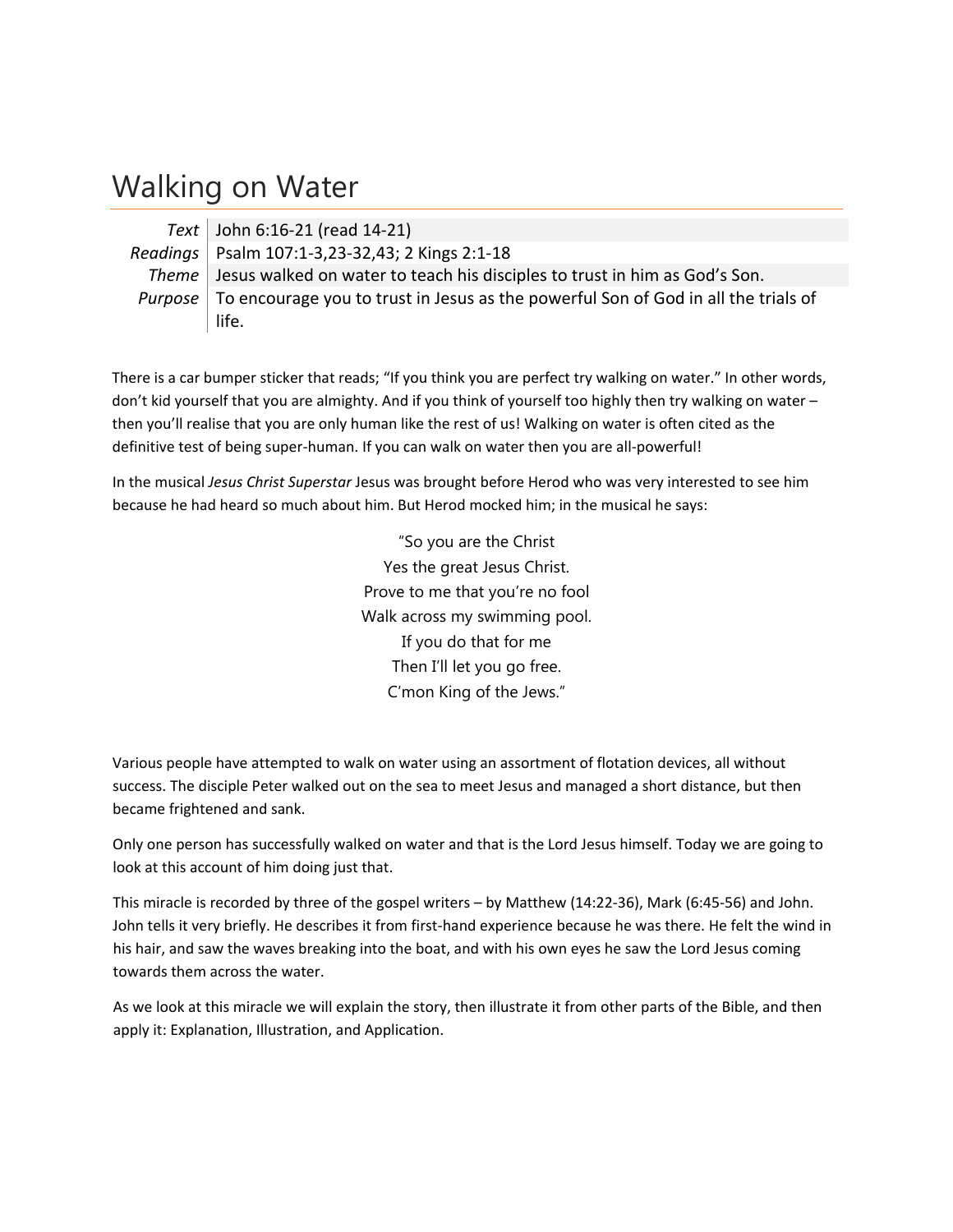## **1. Explanation**

This story follows immediately after the feeding of the 5000. Jesus had withdrawn from the crowd because they misunderstood what he had come to do and wanted to make him a political king. (verse 15).

We know from the other gospels that it was late in the afternoon by the time the crowd had been fed. Mark tells us that Jesus sent them away (Mark 6:45‐46). Jesus told his disciples to go to their boats and to go on without him because he wanted time alone. They left and he went into the mountain to pray. Jesus faced many pressures and temptations from the crowds and from his busyness, so he needed time to be by himself and to pray to his Father in heaven.

The way John tells the story it is possible that Jesus had arranged to meet them along the shore at some point, but had not yet joined them when it became dark. Perhaps they had instructions to leave without him because they set off across the lake for Capernaum.

We read in verse 18: "A strong wind was blowing and the waters grew rough." The Sea of Galilee was a lake and lay in a basin about 200 metres below sea level. Conditions on the lake could be very changeable. Storms could stir up the lake very quickly as cool air from the mountains came down into the lake. On this occasion a strong wind sprang up and a violent storm churned up the water of the sea.

A number of the disciples were experienced fishermen and were familiar with the conditions of the lake. There is no indication from John that they were afraid of the wind and waves; but they were making hard work of it as they rowed into a head wind and into heavy seas.

Mark tells us that they rowed like this most of the night until the fourth watch – somewhere between 3 and 6 am. But they had only covered 5 or 6 kilometres, which put them about the middle of the lake.

Because they were rowing they were facing towards the stern of their boat, looking back towards the shore they had left.

It was then that they saw this figure walking towards them, across the water! They were terrified, thinking they were seeing a ghost! People don't walk on water; they are too heavy and they sink down. But Jesus was no ordinary man.

He called out to them to reassure them. We do that too if we frighten someone in the dark. We say; "Don't worry, It's me!" Jesus called out to them; "It is I. Don't be afraid." Then they recognised him and were willing to take him into the boat.

"Immediately the boat reached the shore where they were heading" (verse 21). The commentators debate on whether this too was a miracle. Some say that this only means that they made their way safely to the shore; others claim that the boat was taken immediately to the other side of the lake.

Another miracle would certainly be a fitting conclusion to the last 24 hours of miracles – the feeding of the 5000, the walking on water, and the immediate and safe arrival of their little boat. Psalm 107 verse 30 described how people cried out to God in a violent storm and he calmed the waves and "guided them to their desired haven." This story is an example of what this psalm described.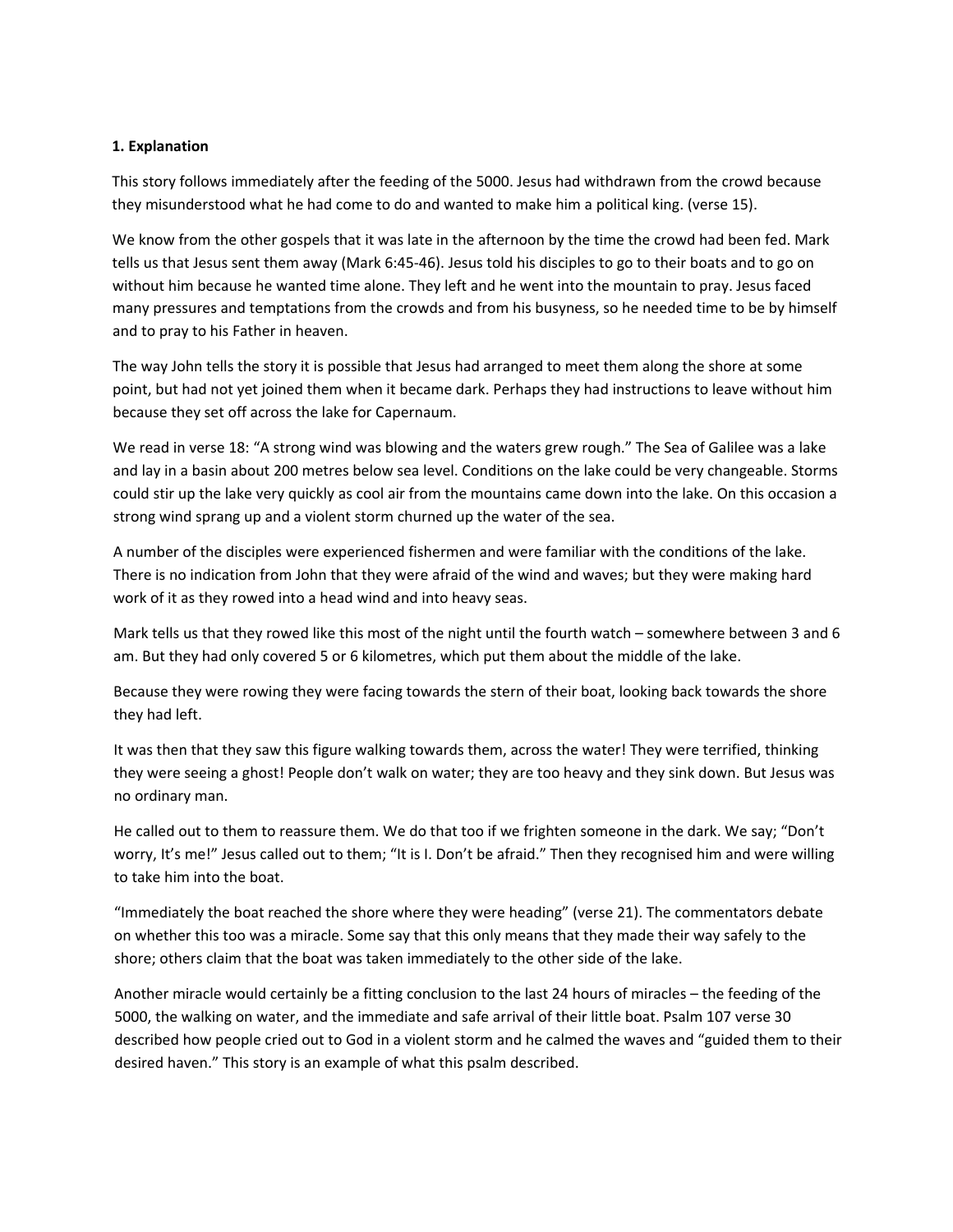2. The Bible contains other **Illustrations** of God's power over the wind and the waves.

The earliest and most striking example in the Bible is the account of the people of Israel crossing **the Red Sea**. They were caught between the sea on the one side and the Egyptian army on the other and they cried out to God for help. The Lord told Moses to lift up his stick over the water and he then sent a strong east wind that drove the sea back and turned it into dry land. The waters of the sea were divided and the people of Israel passed though with a wall of water on their right and on their left. (Exodus 14:21‐22).

40 years later there was another miraculous crossing as the people of Israel prepared to go into the promised land of Canaan. They had to get over **the Jordan River** opposite the fortified city of Jericho. The river was in flood making it difficult to cross. The people prepared to cross over and were commanded to follow the priests who walked straight into the fast flowing river. The moment the priests set foot in the water the water upstream stopped flowing! The priests then stood on dry land in the middle of the river bed while all the people went over. (Joshua 3).

Then there was also the crossing of the Jordan by **Elijah and Elisha** just before Elijah was taken to heaven. Elijah struck the water with his coat and the water stopped flowing. Soon after that Elisha crossed back by himself using the same method (2 Kings 2:7‐15).

And one more example of God's power over the sea comes for the book of **Jonah**. That reluctant prophet tried to run away from the Lord and went by boat in the opposite direction the Lord had commanded him to go. But God followed him with a great storm on the Mediterranean Sea. Eventually Jonah persuaded the sailors to throw him overboard and immediately the sea became calm.

3. With these other examples in mind let's come back to this account of Jesus walking on the water and consider now how it **Applies To Us.** We will consider two truths about Jesus and then two implications for us.

First of all, this teaches us that Jesus is the **Almighty Creator**.

We usually think of God the Father as the Creator and that is right, but Jesus also had a part in that great work.

In the opening words of this gospel John wrote; "He (that is Jesus) was with God in the beginning. Through him all things were made and without him nothing was made that has been made." (John 1:2f).

If everything was made through him and by him and for him then he is all powerful and he can control what he has made. He is the Lord of the wind and the waves. He directs them. He can stir up the sea and can make it calm. He causes the wind to blow and he can make it quiet and still. He is the Creator and the controller of the forces of nature.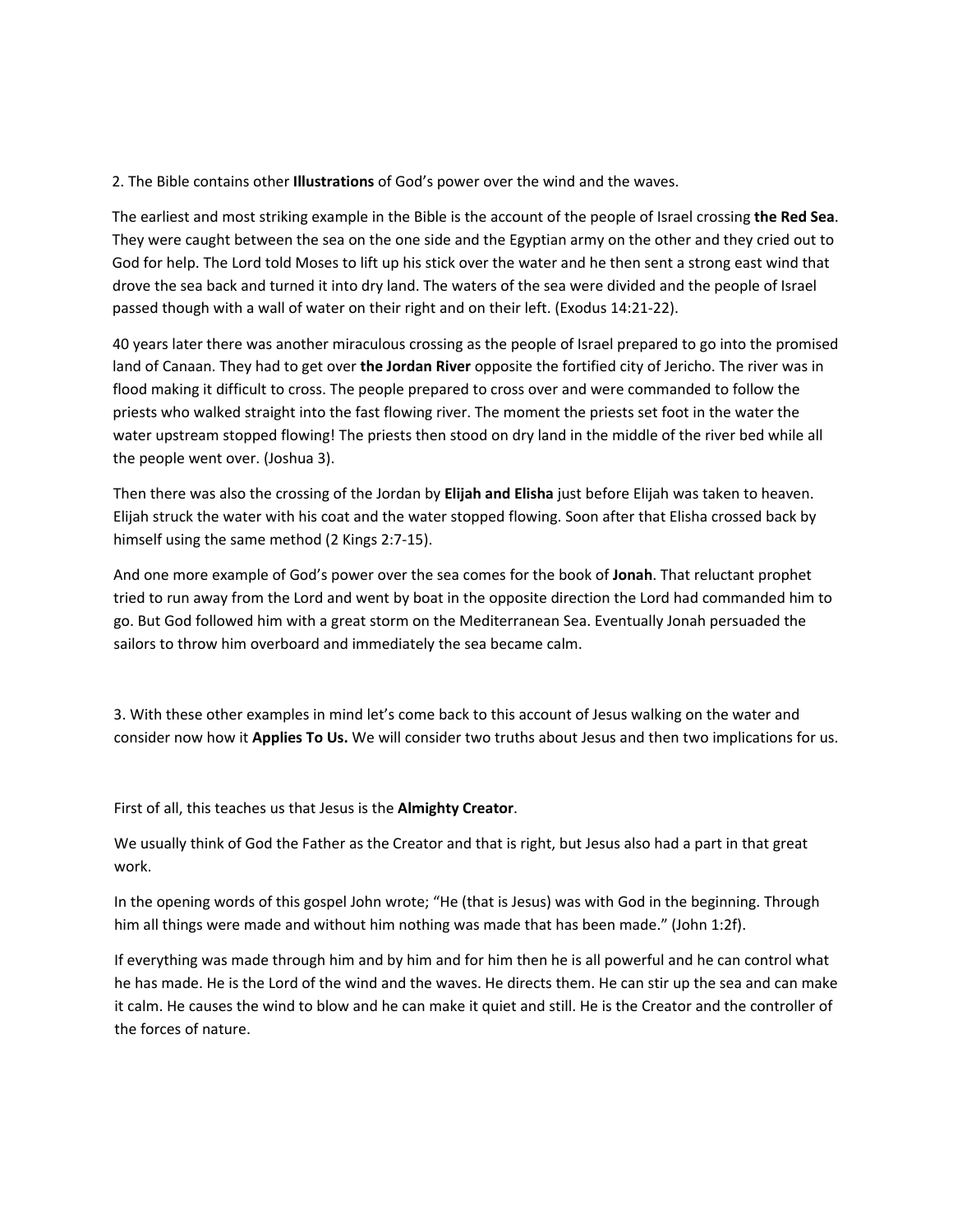Secondly this teaches us that Jesus is **divine** – that is, he is God, he is God's Son.

We know this because Jesus could do what God did in the Old Testament times. God could part the Red Sea, and dry up the Jordan River, and cause a storm on the Mediterranean Sea and then make it suddenly calm.

In the New Testament Jesus did the same things; he had the same divine power God had. He could even walk across the water as though it were dry land!

Some people don't believe in this miracle and they want to explain it away. The commentator William Barclay translated the phrase in verse 19, "walking on the water" as "walking by the seashore". He claims the disciples rowed around the edge of the lake hugging the coastline and then they saw Jesus walking along the shore.

But this doesn't explain why they were so terrified, nor does it fit with Matthew's account where he wrote that the boat was a long way from land (Matthew 14:24).

This was a miracle that showed that Jesus was indeed the Son of God.

We also see that in the words of Jesus; "It is I." In saying this he was identifying himself to them; "don't worry, it's me!" Yet, John intends us to see a deeper meaning in these words. This phrase is repeated many times in this gospel by our Lord Jesus. It is used in the seven "I am" statements of Jesus that we find in this gospel: I am the bread of life, I am the door, I am the vine, I am the light of the world, I am the way, the truth and the life, I am the good shepherd, I am the resurrection and the life.

Jesus was no ordinary man walking across the water – he was the Lord "I Am" who had revealed himself to Moses in the burning bush. He was and is the divine Son of God.

These two truths, that Jesus is the Creator and that he is divine, have **two implications** for us in our lives:

First they call you to **believe** in Jesus as God's Son.

We saw before that William Barclay tried to explain away the miracles of Jesus. Thomas Jefferson, the third president of the United States, also had trouble believing the miracles. He had a leather bound book in which he had pasted all the pages in the Bible that had no miraculous element – a sort of "Readers Digest Condensed Bible". Towards the end of his life he read from this "Bible" every day. He believed in Jesus the teacher, but not in Jesus the Son of God who could do powerful miracles.

But to only believe in Jesus the teacher is not a genuine faith in Jesus, and it is certainly not a saving faith.

To have saving faith you must believe that Jesus is the all‐powerful Son of God, fully divine; "God of God, Light of Light, very God of very God, begotten, not made, being of one substance with the Father, by whom all things were made." (Nicene Creed)

This sign of the Lord Jesus walking on the water is another testimony that he is indeed the Son of God, almighty and all‐powerful.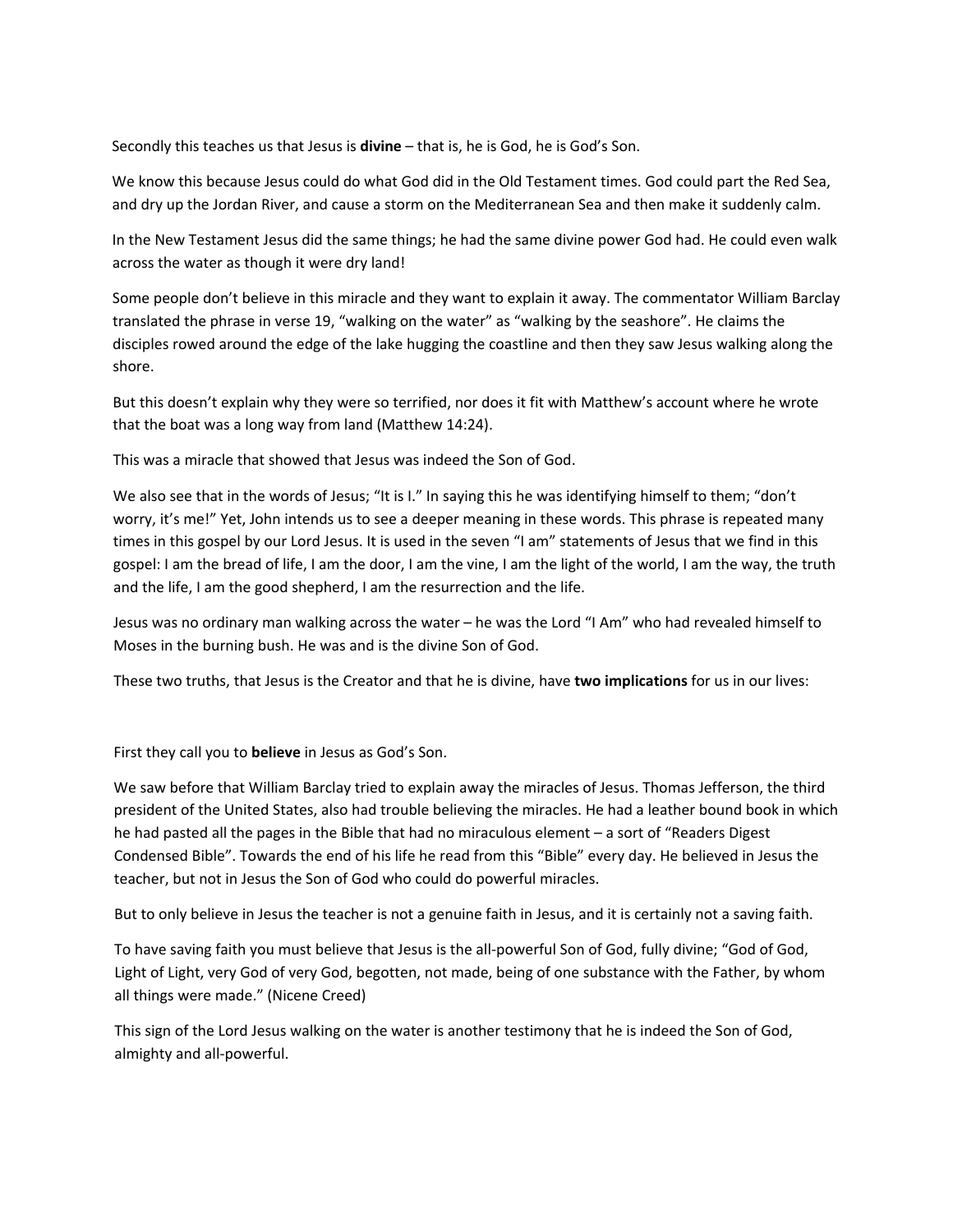Is that what you believe? If you do, you have eternal life.

The second implication of Jesus as the divine Creator is that you must **trust him**. Trust is another aspect of faith.

Jesus sent his disciples on ahead of him for a purpose – he wanted to teach them to depend on him and to remind them that he was with them. They were out on the lake for more than six hours, battling against the wind and the waves. Jesus was not physically with them. But he knew what they were doing. He was aware of their situation. He was watching over them. And he went to help them in their struggle. He wanted to teach them that they could trust in him; that he would be there to help them; that they could rely on him.

Jesus wants you and me to learn these same lessons of trust.

Sometimes we are battling against trials and difficulties in our lives. A number of you may be doing that at this time:

- Struggling with ill-health and pain.
- Waiting for surgery
- Facing financial difficulty
- Waiting to hear about a job
- Recovering from an accident
- Settling into a new situation or a new position.

Often we wonder why God allows these troubles and difficulties to come into our lives. But nothing happens by chance. Everything has a purpose, even if we can't see it at the time, or even if we can't see it later!

God is using these trials for your good:

- To strengthen your faith
- To teach patience
- To help you develop perseverance
- To encourage you to look forward in hope
- To wean you off being too attached to the things of this life.

And in everything you go through, in times of prosperity and adversity, our Lord Jesus assures you of his presence. When you are frightened and anxious he says, "It is I". He is with you through his Spirit. He is physically in heaven in his glorified human body, but he is spiritually present with all his people, all the time, in every situation. He is God and so he is omnipresent – he is with us wherever we are and in whatever we are doing.

"It is I" are words that will comfort you in trouble, give you peace in times of anxiety, and bring hope in time of discouragement.

This miracle teaches us that Jesus, the Son of God, who can walk on water, is the almighty Creator and is in control of all the forces of nature.